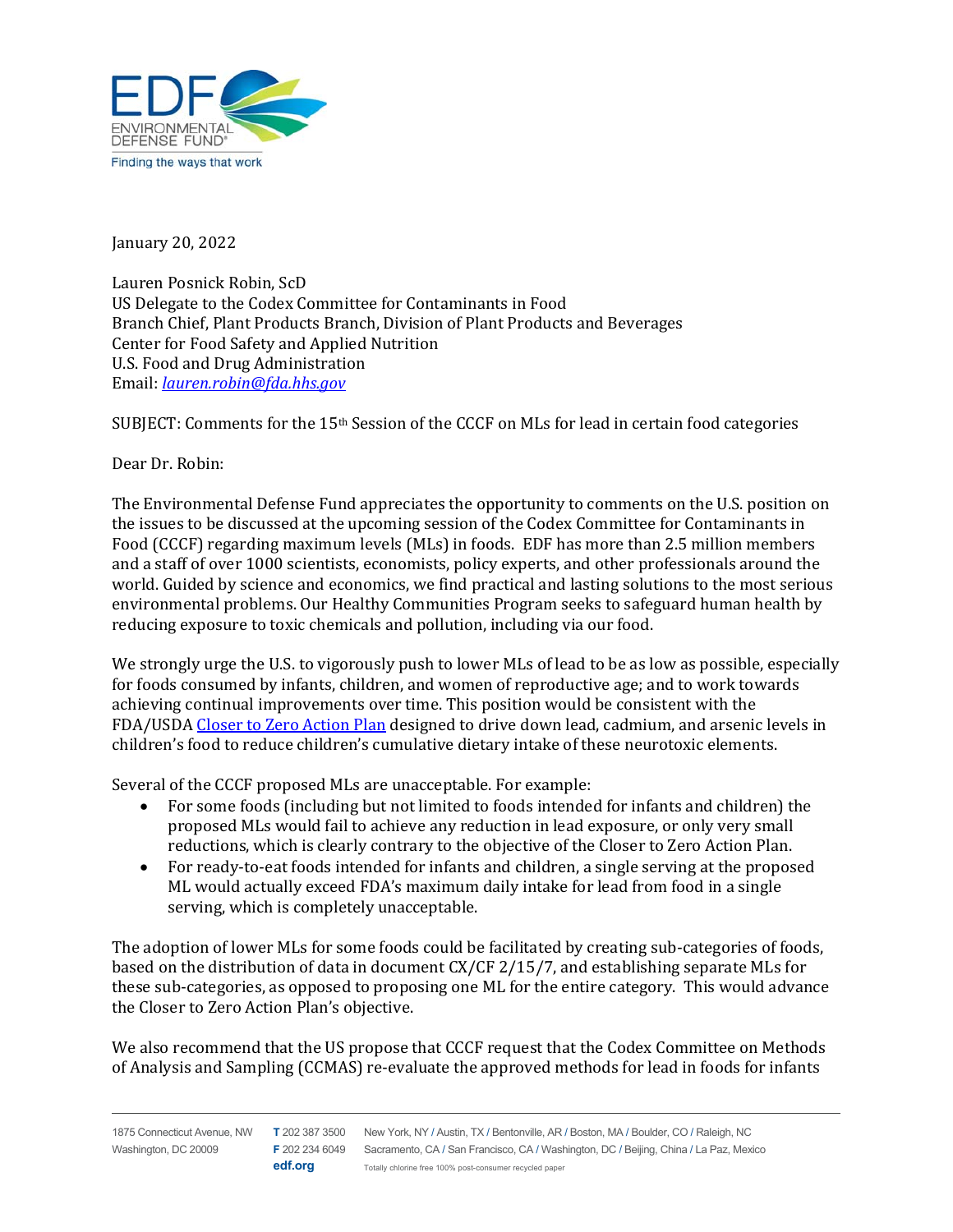and young children and remove methods that are insufficiently sensitive to support MLs needed to better protect children's health.

We commend the U.S. draft position of not supporting several of the proposed MLs for lead, because they are too high. We also agree with several other points outlined in the U.S. draft position on lead, such as to clarify the types of products included in the analysis of rejection rates, since further stratification might facilitate the establishment of lower MLs. However, in other cases the U.S. would be supporting MLs for foods that are widely consumed by children that are higher than proposed, even when the rejection rates are under 5%, and there is no public health justification for this position.

The US and CCCF have shown a willingness to allow a rejection rate of almost 10% for other contaminants. For total aflatoxins in peanuts, CCCF is considering MLs with rejection rates higher than the 0-5% range customarily followed by CCCF, and that the U.S. draft position states that the U.S. does not object to these (e.g., to a 9.7% rejection rate (15 ug/kg)). We can think of no more compelling case where rejection rates above 5% are needed for consumer health protection than lead, especially for foods that are important sources of exposure to infants, children, and women of childbearing age, given the significant detrimental health effects of lead exposure for those groups.

The U.S. must ensure that MLs as low as possible are proposed and finalized as rapidly as possible. We urge the U.S. to take an active role in developing these more protective MLs.

## **Background** and Public Health Rationale

As you know, multiple authorities, including the U.S. Centers for Disease Control and Prevention (CDC), the World Health Organization (WHO), the FAO/WHO Joint Expert Committee of Food Additives (JECFA), and others agree that there is no known safe blood lead level. These and other authorities further agree that fetuses, infants, and children are the most sensitive to lead, and that even blood lead concentrations as low as **5 ug/dl** may be associated with decreased intelligence in children, behavioral difficulties, and learning problems.

In 2012, the CDC recommended health practitioners use a blood lead reference value (BLRV) of **5 ug/dL** for intervention, which was based on the 97.5 percentile of NHANES distributions using 2007-2008 and 2009-2010 data. In 2021, CDC updated the BLRV from 5 ug/dL to **3.5 ug/dl** to identify children with higher levels of lead in their blood compared to most children. This level is based on the 97.5 percentile of blood lead values among U.S. children ages 1-5 years from the 2015- 2016 and 2017-2018 National Health and Nutrition Examination Survey (NHANES) cycles. As CDC explains, it is not a health-based standard or a toxicity threshold.

Because there is no apparent threshold for lead toxicity, that lead exposure is cumulative, and food is not the only source of lead, every effort must be made to reduce children's lead exposure as much as possible, from all sources (see (AAP, WHO, EFSA, JECFA, CDC). JECFA states, "although a few micrograms per day may have a negligible impact on IQ without other exposures, such a dietary exposure may be a concern when other lead exposures push total exposure to the steeper part of the curve." (p. 467)

However, even three micrograms a day (3 ug/day) is significant; this has been calculated by the U.S. Food and Drug Administration (FDA) as a maximum daily intake for lead from food, called the Interim Reference Level (IRL), or the amount of dietary lead intake that would be required to reach a blood lead level of 5 ug/dl including a 10x safety factor. As FDA scientists state, the IRL for children and women of childbearing age (WOCBA) is below the lead exposure JECFA considers to be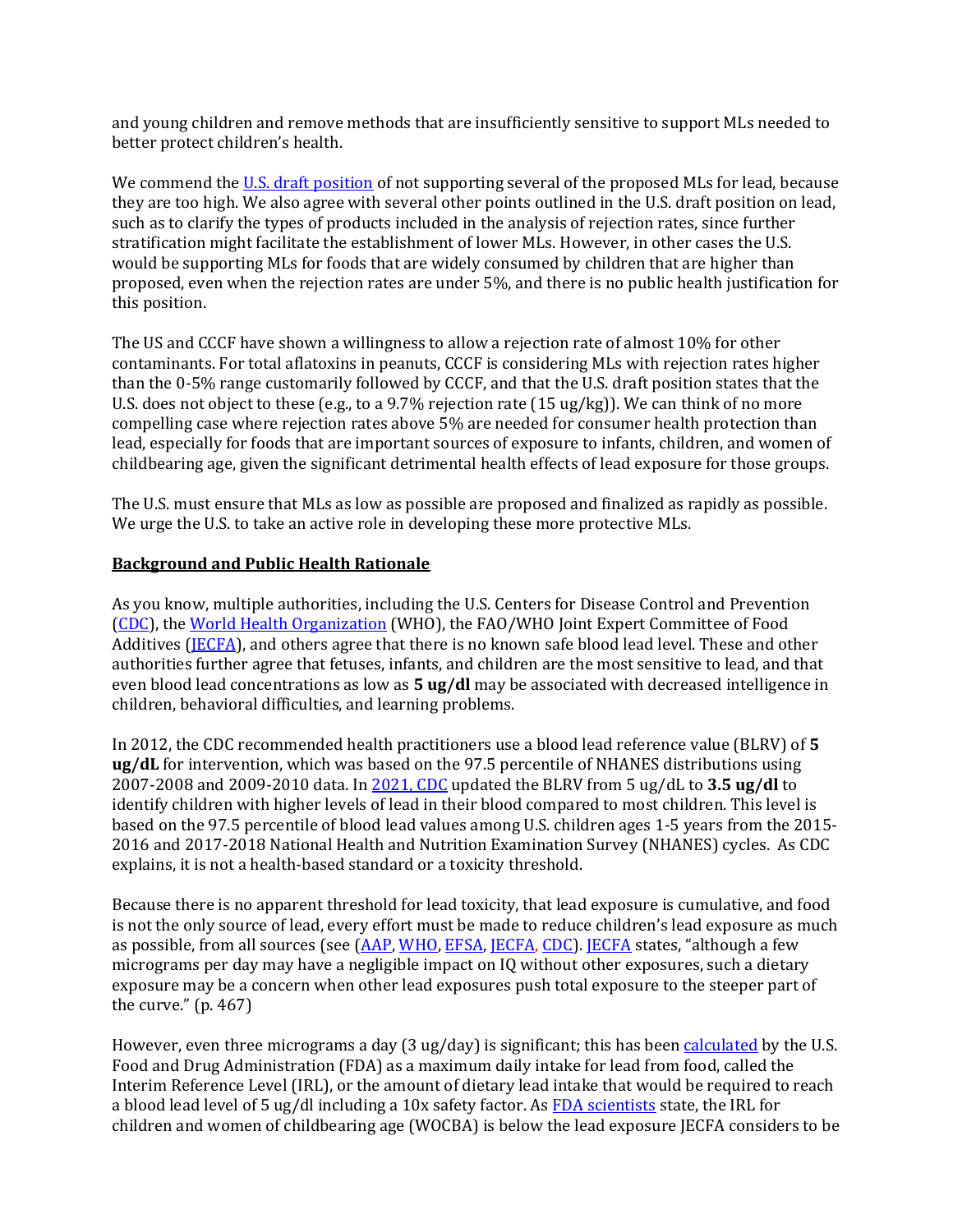negligible for lead's effect on IQ (i.e., 0.3 ug/kg bw/day, associated with a population decrease of 0.5 IQ points).

Furthermore, as part of its Closer to Zero plan, FDA will need to update its IRL to take into account CDC's recently updated BLRV as it established action levels for foods.

Food can be a significant source of exposure to lead and is the major source of exposure for some populations – including 80% of U.S. children between 1 and 2, as well as other populations (e.g., the European population.) JECFA has estimated that mean dietary exposures for children aged about 1- 4 years range from 0.03 to 9 ug/kg per day.

In other words, mean dietary exposures for young children as estimated by JECFA are greater than FDA's IRL for lead. In the US, an estimated 2.2 million children exceeded the FDA's maximum daily intake as calculated based on the agency's Total Diet Study 2014-2016 results.<sup>1</sup> This number underscores the urgency and importance of lowering lead levels in food.

EDF previously calculated, using FDA's Total Diet Study data from 2014-2016, that approximately 2.2 million children in the United States already consume over the FDA IRL.

In addition, if lead were eliminated from children's food, the estimated benefits to US society in increased lifetime earnings would be at least \$27 billion based on our 2017 analysis.

To address MLs where analytical method limitations appear to be blocking progress on the adoption of lower MLs, the US should propose that CCCF request that the Codex Committee on Methods of Analysis and Sampling (CCMAS) re-evaluate the approved methods for lead in foods for infants and young children and remove methods that are insufficiently sensitive. The inductively coupled mass spectrometry (ICP-MS) Elemental Analytical Method 4.7 has been validated by FDA for analysis of total lead in food with an limit of quantification (LOQ) of 11 micrograms per kilogram (µg/kg) and widely available on commercial market at a reasonable cost. EDF coordinated a proficiency testing program and identified more than ten commercial laboratories around the world can do better and are capable of quantifying lead at 6 µg/kg.

Although CCCF generally sets MLs to correspond with a rejection rate of 5% or less, this approach fails to consider the public health threat posed by lead and the facts described above. WHO has identified lead as one of ten chemicals of major public health concern needing action by Member States to protect the health of children and women of reproductive age.

Furthermore, some of the proposed MLs are associated with very low rejection rates, and this is unacceptable. The proposed MLs will not result in meaningful reductions in lead exposure, to those most at risk. As noted above, for total aflatoxins in peanuts, CCCF is considering MLs with rejection rates higher than 5%, and the U.S. draft position states that the U.S. does not object to a ML of 15 ug/kg, which is associated with a 9.7% rejection rate. The U.S. has previously taken the position that MLs for lead in food should be established on a case-by-case basis. Other countries, such as Japan, have taken a position that violation rates above 5% would be acceptable if the ML is not sufficient for consumer health protection. We can think of no more compelling case where rejection rates above 5% are needed for consumer health protection than the case of lead, given the significance of lead exposure for infants, children, and women of childbearing age.

<sup>1</sup> Spungen, JH. 2019. Children's exposures to lead and cadmium: FDA total diet study 2014-2016. Food Additives and Contaminants: Part A 36:893-903 https://doi.org/10.1080/19440049.2019.1595170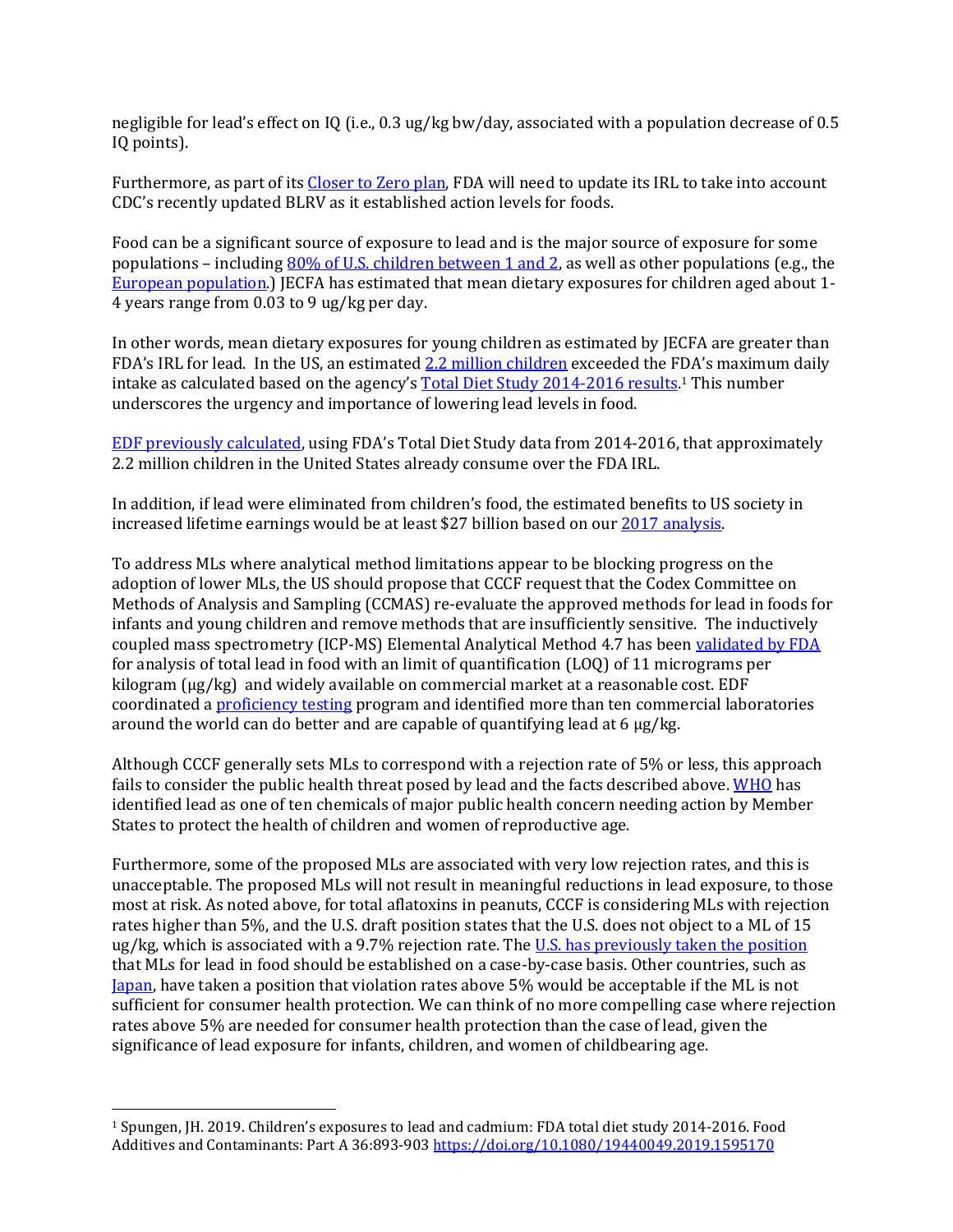# **Specific Comments on Proposed MLs and the U.S. Draft Position**

Our comments are focused especially on foods that may contribute significantly to exposure of infants, children, and women of childbearing age.

## **RTE meals for infants and children**

The proposed ML for ready-to-eat (RTE) meals for infants and children of 0.05 mg/kg of food corresponds to a lackluster rejection rate of 1.0%. The proposed ML is unacceptable especially since this is a food specifically marketed for infants and young children. We strongly agree with the U.S. draft position to not support this proposed ML, given the significance of lead exposure for fetuses, infants, and young children.

We understand that the 0.05 mg/kg was chosen in order to comply with guidelines set out in the Codex Procedural Manual that advise that the ML be established so that the LOD is less than or equal to 1/5 of the ML and the LOQ is less than or equal to 2/5 of the ML. However, more robust analytical methods are available, and the public health imperative to reduce lead levels in infants and children should take precedence over these "guidelines," (to quote the Codex Procedural Manual). After all, the main purpose of Codex proposals, to again quote the Codex Procedural Manual, is "protecting the health of the consumers and ensuring fair practices in the food trade."

Using the FDA-established interim reference level of 3 µg/day, a single serving of ready-to-serve dinners (stews or soups) for young children of 170 grams and the proposed ML of 0.05 mg/kg in a 170 gram RTE stew or soup would result in a lead intake of 8.5 ug—over 2.8 times the IRL, from a single serving:

0.05 mg/kg x 0.17 kg = 0.0085 mg, or 8.5 ug, per serving.

Even a ML of 0.02mg/kg would exceed the FDA IRL – from this single serving alone. A ML of 0.02 mg/kg corresponds to a 5.7% rejection rate, according to CX/CF 22/15/7. The next lower ML considered, 0.01 mg/kg, corresponds to a 14.8% rejection rate.

We support the U.S. position to clarify whether ready-to-eat meals are limited to jarred foods and purees or if they include a variety of multi-ingredient meals, and for the electronic working group (EWG) to analyze these separately, as analytical methods for single ingredient vs. multiple ingredient products have different limits of detection (LODs) and quantitation (LOQs), and a separate analysis may facilitate lower MLs for single ingredient products.

## **Cereal‐based products for infants and children**

Similarly, the proposed ML for cereal-based products for infants and children is 0.05 mg/kg, which corresponds to a rejection rate of only 1.3%, with two sub-categories, those containing fruit, and those containing milk, associated with a 0% rejection rate. This is unacceptable, especially since these are products marketed to infants and children. The next lower ML considered, 0.04 mg/kg, results in a rejection rate of 10.1% for the category, as well as all subcategories.

According to the European Food Safety Authority (EFSA), cereal products contribute most to dietary lead exposure.

We agree with the US draft position to not support this ML. The U.S. should urge that public health considerations take priority over the 5% rejection rate that CCCF is accustomed to using. If the committee is unable to agree to a proposed ML of 0.04 or lower because the rejection rate is above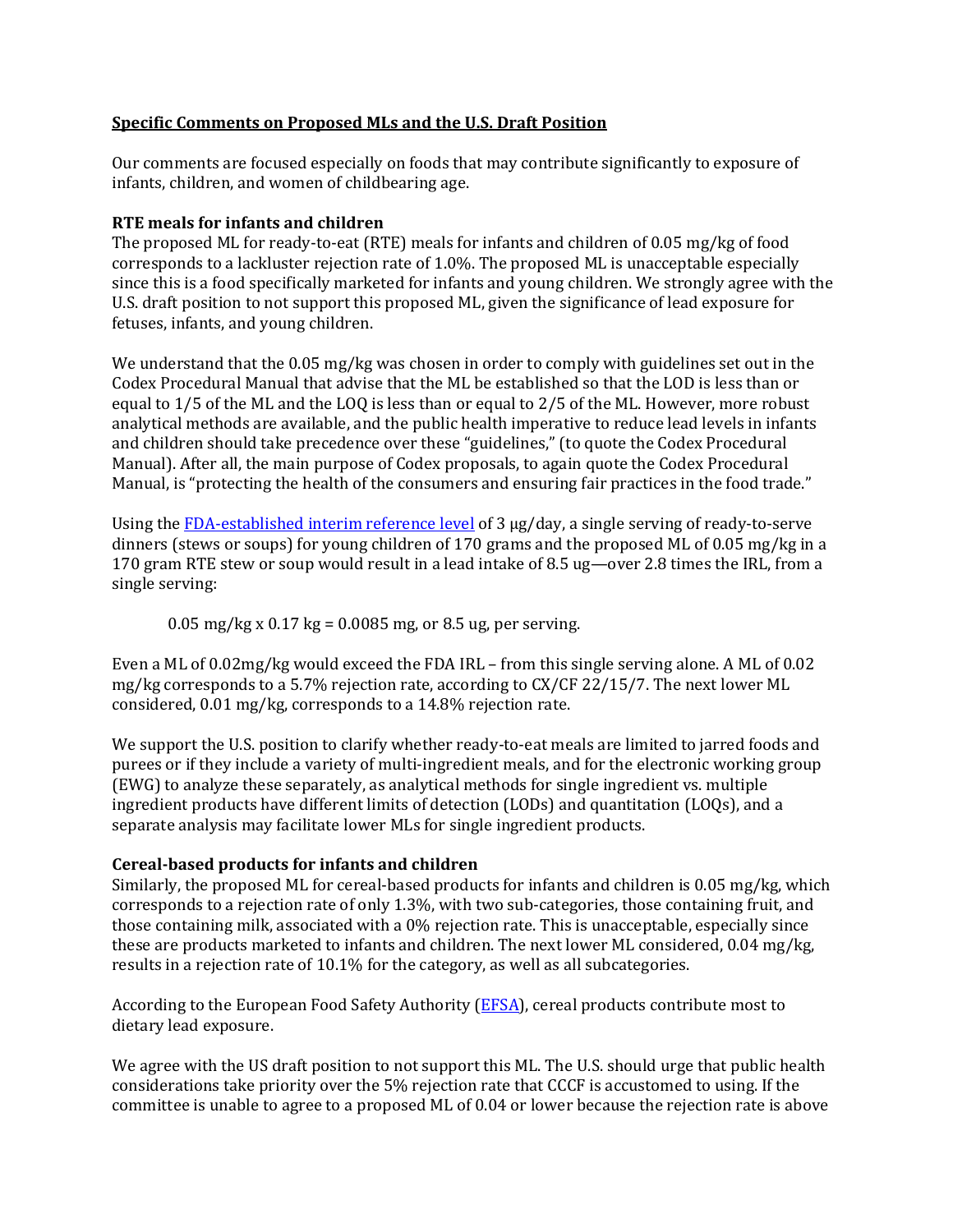5%, at the very least, an intermediate value between 0.04 and 0.05 (e.g., 0.045 mg/kg) should be established, and the ML revisited as soon as possible to consider a lower level.

Separate MLs could also be developed for sub-categories of cereal-based products, based on the distribution of data in CX/CF 2/15/7, if that would facilitate acceptance of lower MLs by the Committee. We also agree that the data should be analyzed separately for dry cereal vs. jarred cereal, as this may allow development of lower MLs.

## **Sugar‐based candies**

EDF strongly urges the US to rethink its position supporting an ML of 0.1 mg/kg for all candy types (higher than what has been proposed for most candy types), since candy is a food especially consumed by children, and since it would achieve no reductions in lead exposure from soft candies and only minimal reductions in lead exposure from hard candies (1.1% rejection rate) and gummy and jelly (1.3%).

The proposed ML of 0.05 mg/kg for hard candies, gummies and jellies results in rejection rates of 5% or less, and there is no public health justification for the U.S. supporting a higher ML. The proposed ML for soft candies, 0.07 mg/kg, which results in a rejection rate of 2%, is not acceptable for this food widely consumed by children. The rejection rate would be 10.2% at 0.06 mg/kg, according to the data presented in CX/CF 22/15/7.

The U.S. should urge that public health considerations take priority over the 5% rejection rate that CCCF is accustomed to using, for these foods consumed by children. If the committee is unable to agree to a proposed ML of 0.06 or lower because the rejection rate is above 5%, at the very least, an intermediate value between 0.06 and 0.07 (e.g., 0.065 mg/kg) should be established.

## **Sugars and honey**

We urge the U.S. to modify its position for sugars (white and refined, brown, and raw). The unfortunate reality is that children consume large amounts of added sugars, and the proposed ML of 0.1 mg/kg for all types of sugar results in no reduction in exposure to lead from refined sugar, only very low reductions in exposure for white sugar (0.78 rejection rate) and raw sugar (1.6%), and modest reductions from brown sugar (3.2%).

If the committee is unable to agree to a ML of 0.09 or lower for sugar (white and refined, brown, and raw) since the rejection rate is above 5%, at the very least, an intermediate value between 0.09 and 0.1 (e.g., 0.095 mg/kg) should be established, and the ML revisited as soon as possible to consider a lower level. Again, if setting separate MLs for different types of sugar would facilitate the acceptance of lower MLs within the Committee, the U.S. should support that.

We also disagree with the US position favoring a higher ML (0.1 mg/kg) than proposed (0.06 mg/kg) for honey. The proposed ML results in a rejection rate of 4.4%, and there is no public health justification for supporting a higher level.

## **Syrups and molasses**

Instead of the proposed ML of 0.1 mg/kg for corn and maple syrups, which results in a 0% rejection rate for corn syrup, we urge the US to support the establishment of a separate ML for corn syrup. The only other MLs considered are 0.05 mg/kg (associated with a 3.5% rejection rate) and 0.01 (associated with a 7.0% rejection rate). Given the frequent occurrence of corn syrups in food, especially foods consumed by children, an ML as low as possible should be considered.